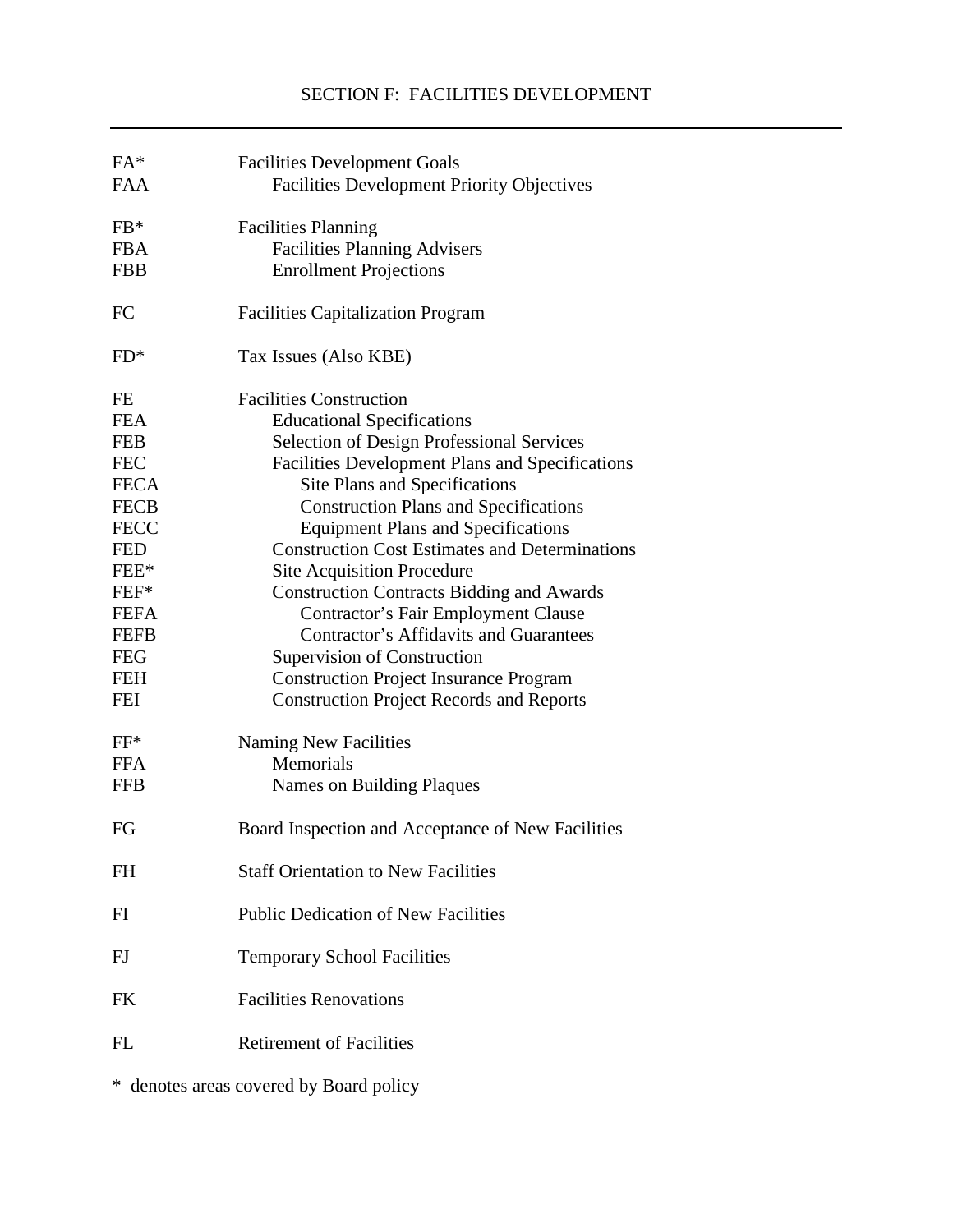## FACILITIES DEVELOPMENT GOALS

The Board believes that any educational program is influenced significantly by the environment within which it functions. The development of a quality educational program and school facilities that help to implement it must be complementary.

It is this Board's goal to provide the facilities needed for the number of students in the District; to provide the kind of facilities that will best support and accommodate the educational program and to develop a long-range planning and evaluation program.

The Board recognizes that capital outlay funds are limited and that it must establish priorities in order to make the best use of the school building funds. The Board's first objective will be to develop a plan that eliminates any overcrowding. Whenever possible, the cultural, as well as educational, needs of the community will be considered in planning facilities expansions.

Architects employed by the Board will be expected to plan for simplicity of design; sound economics (including low, long-range maintenance costs); efficiency in energy consumption; low insurance rates; high educational utility and flexibility.

[Adoption date: August 20, 1992] [Re-adoption date: May 16, 2002] [Re-adoption date: September 16, 2010] [Re-adoption date: September 17, 2015]

LEGAL REFS.: ORC 153.65 through 153.71 3313.76; 3313.77 3318.01 et seq. OAC 3301-35-03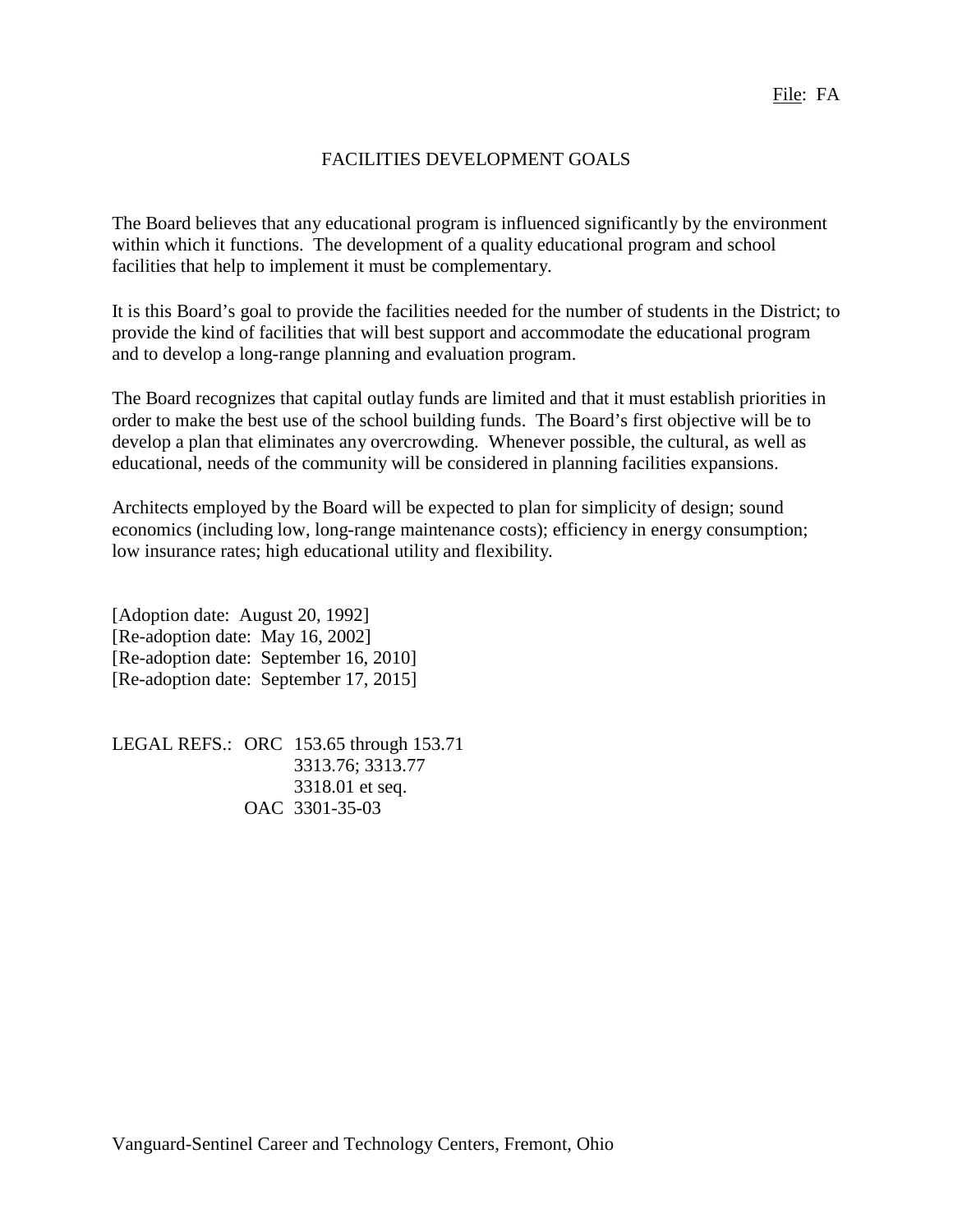## FACILITIES PLANNING

The Board is responsible for the regular operation and orderly development of its physical plant. For this reason, the Board concerns itself with both short- and long-range planning as it relates to the properties of the District.

The Board follows a long-term building program to serve as a guide for capital improvements. This program is subject to systematic study, revision and extension. The respective construction projects are acted upon individually when proposed for implementation.

The Board building program is designed to provide adequate facilities to conduct educational programs for all students residing in the District. The building program is based upon specific Board policies which have been, and continue to be, modified to conform to changes in the curriculum, availability of construction funds, technological needs, changes in enrollments and the results of annual evaluation of facilities. The Board establishes priorities using these and other relevant factors.

[Adoption date: August 20, 1992] [Re-adoption date: May 16, 2002] [Re-adoption date: September 16, 2010] [Re-adoption date: September 17, 2015]

LEGAL REFS.: ORC 3313.37 3315.10; 3315.18; 3315.181 Chapter 3318 OAC 3301-35-03; 3301-35-06

CROSS REFS.: FA, Facilities Development Goals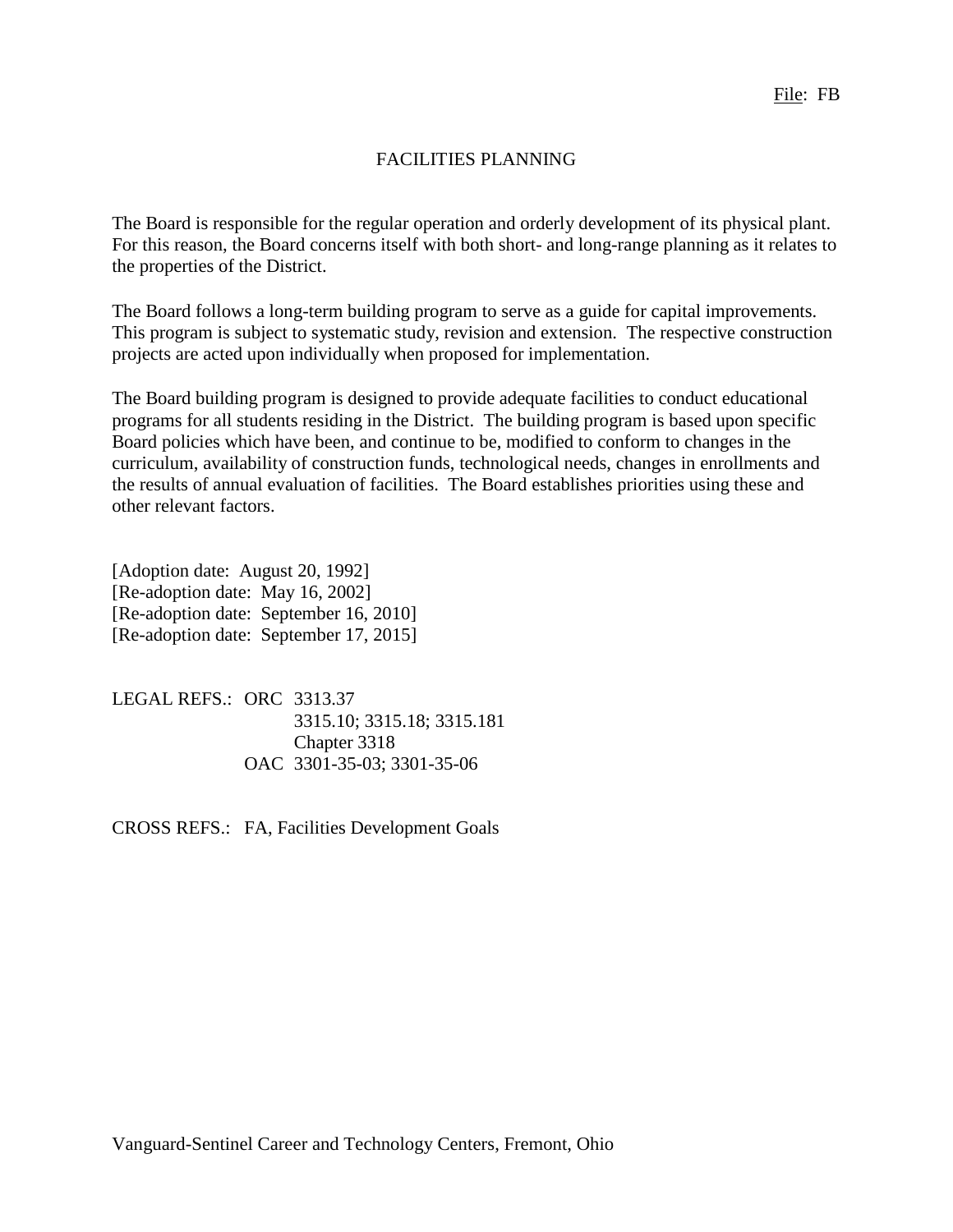## TAX ISSUES

The Board will examine financial needs in advance of any levy or bond elections. The Board will provide the public with information on school building needs and on levy and bond elections; however, it will not use District funds to promote approval of school-related tax issues. To promote community support, a citizens' committee for better schools may be formed.

[Adoption date: August 20, 1992] [Re-adoption date: May 16, 2002] [Re-adoption date: September 16, 2010] [Re-adoption date: September 17, 2015]

LEGAL REFS.: Ohio Const. Art XII, Sections 2,5 ORC Chapter 133 3311.21 3313.37; 3313.375 3315.07 3501.01 Chapter 5705 5748.01 et seq.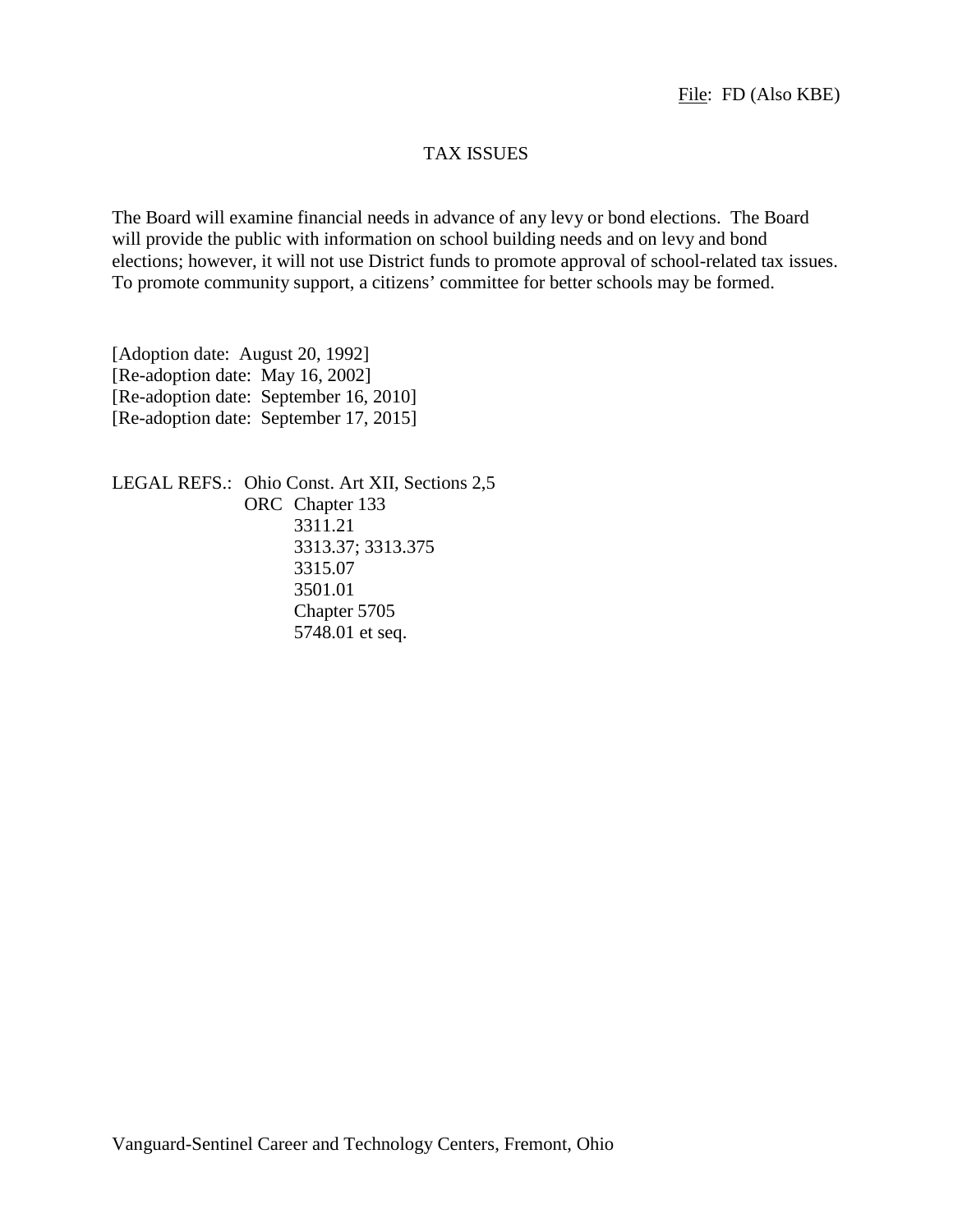# SITE ACQUISITION PROCEDURE

When the Board determines that a particular piece of land should be acquired for school purposes, it authorizes the Superintendent to discuss the purchase of the property. He/She may acquire information about the property from a qualified appraiser and advice about the purchase from an attorney. If an agreement is reached, the Board authorizes the Superintendent to acquire the property at the agreed-upon price.

If the Board is unable to reach an agreement with the property owners, appropriation proceedings may begin. The amount of compensation to be awarded to the owners of the land is deposited in escrow with the Clerk of the Court of Common Pleas when the action is filed.

[Adoption date: August 20, 1992] [Re-adoption date: May 16, 2002] [Re-adoption date: September 16, 2010] [Re-adoption date: September 17, 2015]

LEGAL REFS.: ORC 163.01 through 163.22 3313.16; 3313.17; 3313.37; 3313.39; 3313.41

CROSS REF.: KH, Public Gifts to the District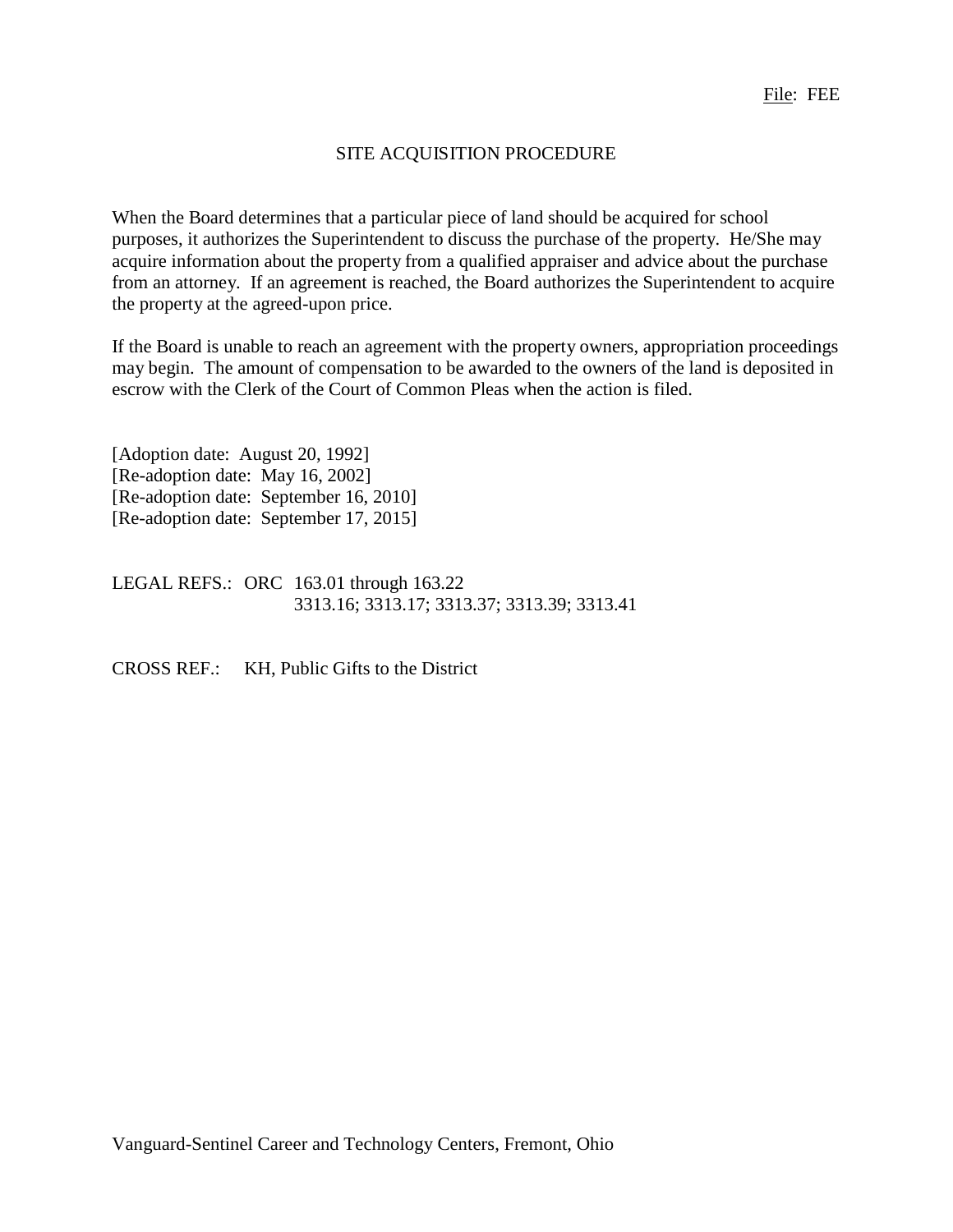#### CONSTRUCTION CONTRACTS BIDDING AND AWARDS

Upon the approval of working drawings and specifications by the Board and state agencies, the Board solicits bids to be submitted at the office of the Board on or before a specified time. Each bid is accompanied by either a bond for the full amount of the bid or a cashier's check or letter of credit equal to 10% of the total bid. The advertisement states that the Board reserves the right to reject any or all bids and to re-advertise the project, if necessary.

The architect or authorized individual takes the responsibility for preparing the advertisements, bid forms, bid bond forms, performance and payment bonds and forms of agreement between the Board and the successful bidder(s). Upon receipt of bids, they are opened publicly and entered into the minutes of the Board. The architect or other authorized individual assists the Board and District personnel in analyzing the bids. The Board attorney or other authorized individual's advice on awarding the contract is of particular value with respect to legal aspects of the contract provisions regulating alterations, extras, nonperformance, damages and security bonds.

School districts are exempt from paying prevailing wage rates on construction work.

[Adoption date: August 20, 1992] [Re-adoption date: May 16, 2002] [Re-adoption date: September 16, 2010] [Re-adoption date: September 17, 2015]

LEGAL REFS.: ORC 9.33 through 9.333 Chapter 153 Chapter 1305 3313.37; 3313.46 3318.01 et seq. Chapter 4703 OAC generally 4101 (Ohio Building Code)

CROSS REFS.: DJC, Bidding Requirements FD, Tax Issues (Also KBE)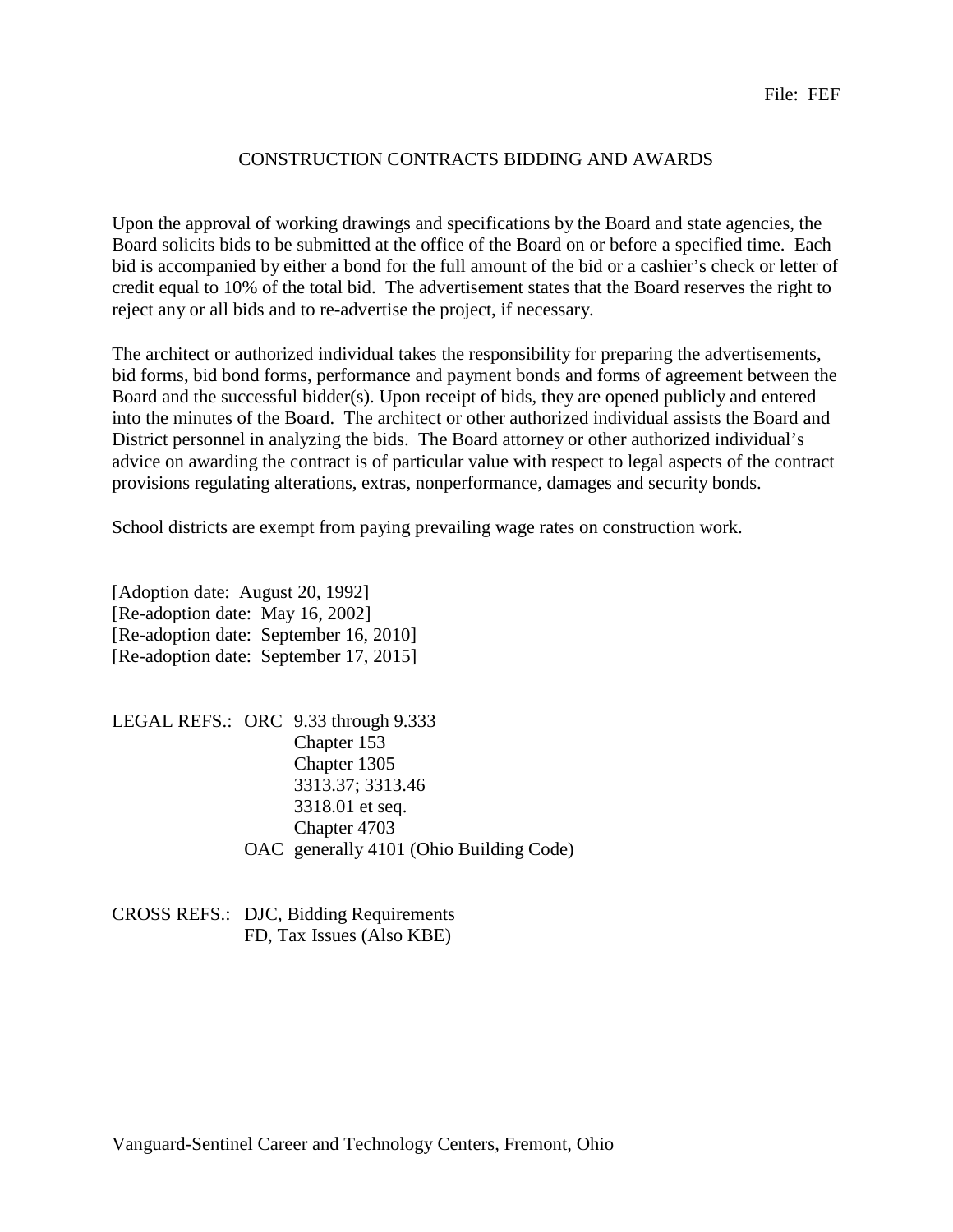## NAMING NEW FACILITIES

The Board is responsible for the naming/renaming of all Board-owned facilities.

The Board considers facilities to include, but not be limited to, buildings, athletic fields, stadiums, gymnasiums, libraries and multi-purpose rooms. In selecting a name, the Board may consider individuals, geographical locations, general features of the area in which the school or facility is located and other names that are deemed appropriate by the Board. If the facility is named for an individual, that individual must have made an outstanding contribution to the community, county, state or nation.

The Board directs the Superintendent to establish a committee composed of administrators, parents, community members, employees and, when applicable, students to suggest names. The Board will not be influenced in its decision by personal prejudice or favoritism, political pressure or temporary popularity in choosing a name. Although the Board considers all recommendations, final authority rests with the Board.

[Adoption date: June 16, 2005] [Re-adoption date: September 16, 2010] [Re-adoption date: September 17, 2015]

LEGAL REF.: ORC 3313.20